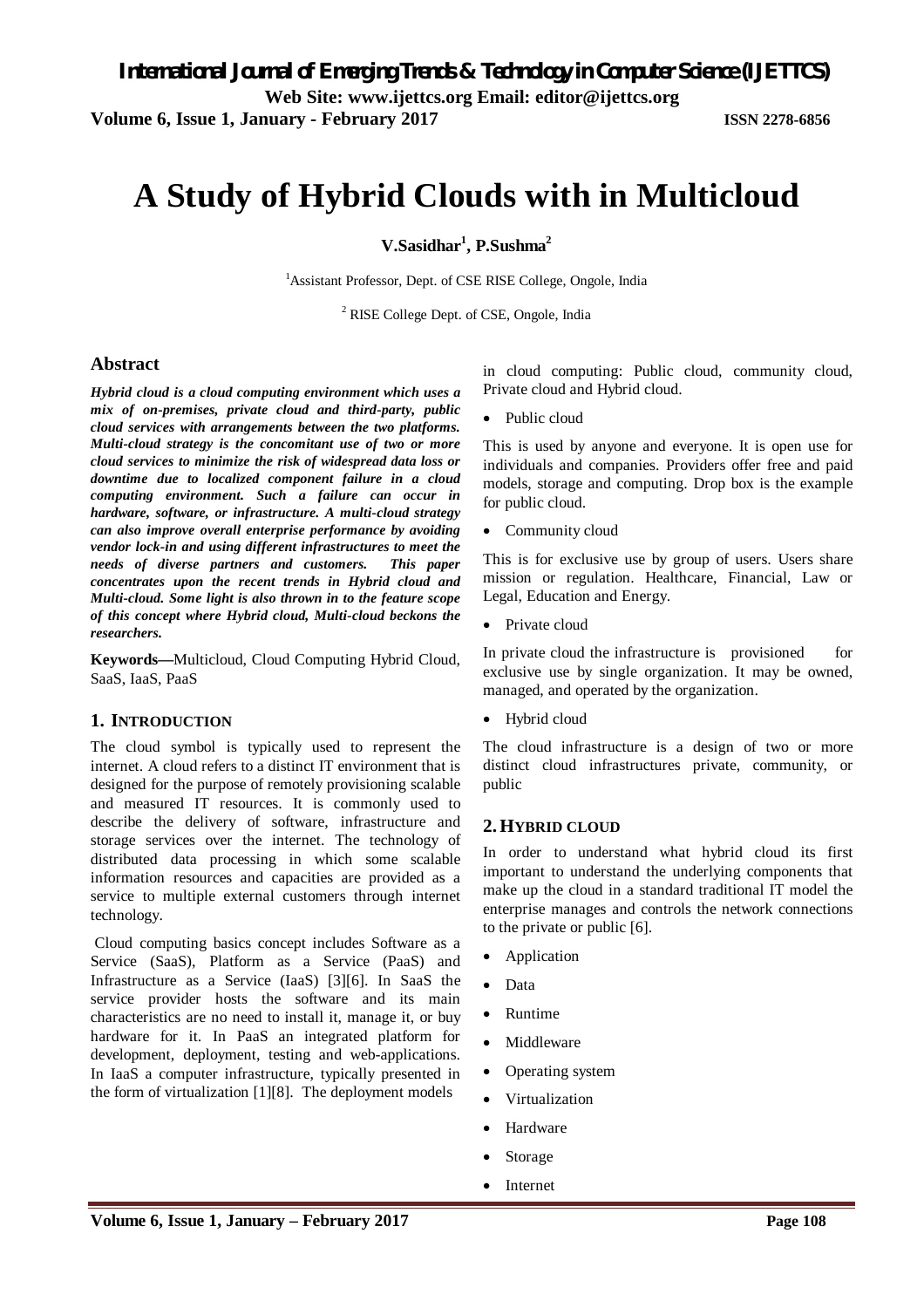# *International Journal of Emerging Trends & Technology in Computer Science (IJETTCS)* **Web Site: www.ijettcs.org Email: [editor@ijettcs.org](mailto:editor@ijettcs.org) Volume 6, Issue 1, January - February 2017 ISSN 2278-6856**



 **Figure 1**: Traditional IT model

If the company is using IaaS they are only managing the operating system, middle ware, runtime, data and application [1][5]. The public cloud provides choices in terms of operation system that the enterprise gets to choose Linux or Windows.

After: IT implementation over the cloud



**Figure 2**: IT implementation model

PaaS the enterprise only manages the data and the application layer [2]. The PaaS provides everything else SaaS provides whole bundle completely listed above.

# **2.1 Difference between Private and Public Cloud**

A public cloud provider makes resources available to the public for feet anybody can leverage the resources for their own use, it unrestricted [1][3][9]. Public cloud is connected to the public internet for anyone to leverage. In a private cloud environment the same capability are controlled by the enterprise in their own hosted environment for their own use only these environments can be connected to end users over a private line [3].



**Figure 3**: (a) Public cloud (b) Private cloud (c) Hybrid cloud

Public cloud tend to be cheaper because they are using shared infrastructure and more suited for applications whose information is not private proprietary or sensitive. Private clouds on the other hand are more expensive but offer a trade-off of higher levels of security and potentially hit higher SLA metrics [8][12]. The trade-off is strictly a business decision by the cloud buyer but in general most companies use public cloud today from test for development applications, email and CRM. Now a day's companies are more and more using public cloud for other business process such as HR and Accounting [4].

# **2.2 Driving Hybrid cloud computing**

A few years ago, the IT world was focused on public cloud computing. After IT directors expressed concerns over public cloud security issues, the focus shifted to private clouds. And now, because everyone wants operational flexibility, hybrid clouds are at top of the wish list [6] [11]. Hybrid cloud is powered by the desire to take advantage of public and private cloud benefits in a seamless manner [6].



**Figure 4:** analyzing Private, Public and Hybrid cloud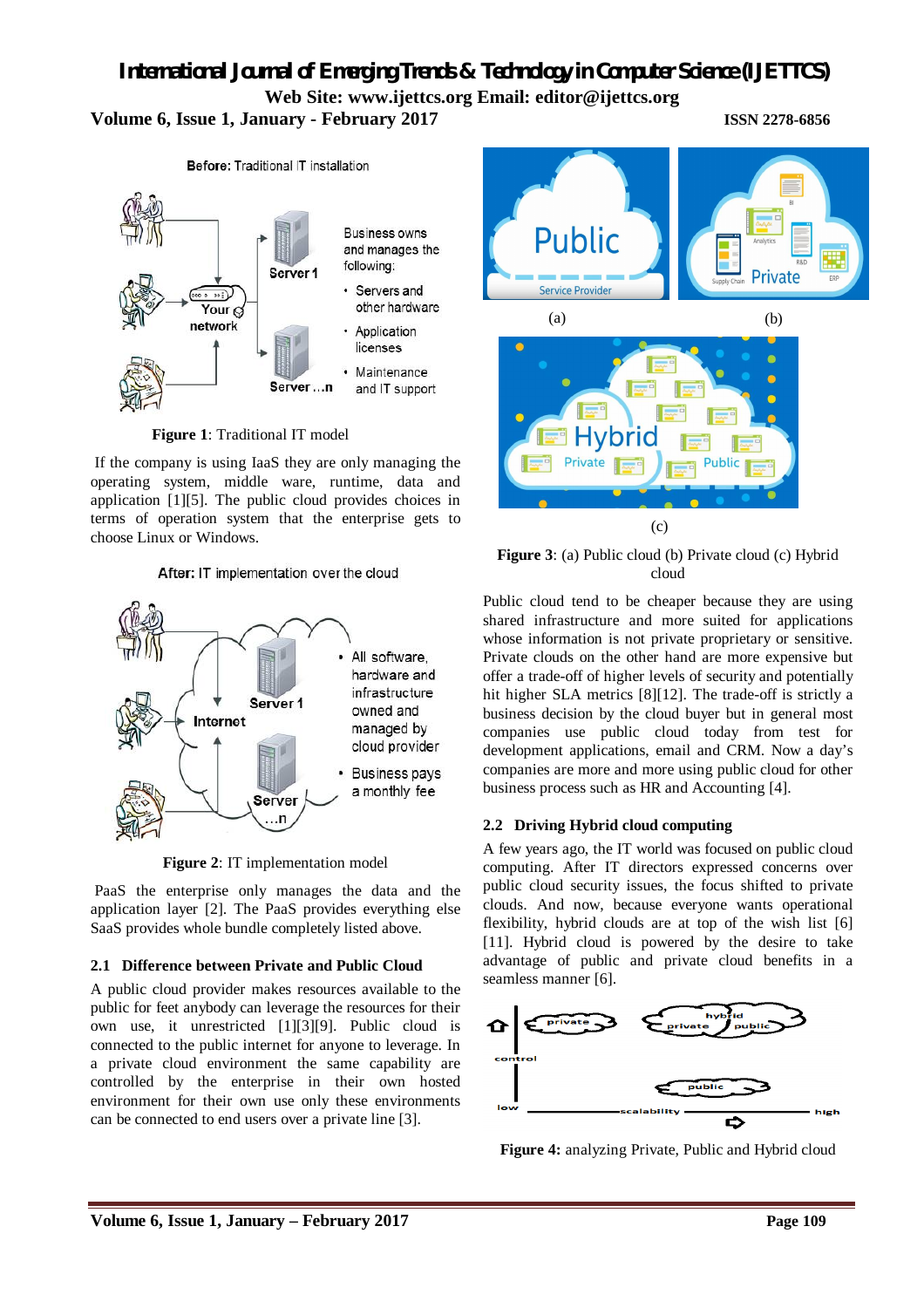*International Journal of Emerging Trends & Technology in Computer Science (IJETTCS)* **Web Site: www.ijettcs.org Email: [editor@ijettcs.org](mailto:editor@ijettcs.org)** 

### **Volume 6, Issue 1, January - February 2017 ISSN 2278-6856**

In Public cloud the benefits are low investment and good test or development environment for applications that scale to many servers [12]. Public cloud risks are IT organization retains control over data center and security concerns: multi-tenancy and transfer over the internet.

In private cloud benefits are fewer securities as existing data center security stays in place and IT organization retains control over data center [2] [3]. Private cloud risks are high investment problem in providing cloud implementation, new operational processes are required; old processes not all suitable for private cloud.

#### **3.MULTI CLOUD**

The term "multi-clouds" is similar to the terms "inter clouds" or "cloud-of-clouds". Multi-cloud strategy is the use of two or more cloud to minimize the risk of service availability failure, corruption of data and loss, loss of privacy, vender lock-in and possibility of malicious insiders in the single cloud [3]. Recent research has focused on the multi-cloud environment which control several clouds and avoids dependency on any one individual cloud [6].

#### **3.2 Build and Managing the Hybrid Cloud Model**

Build, manage, and govern cloud ecosystem while retaining control IT environment and send non-missioncritical workloads to the public cloud to take advantage of its flexibility and scalability [2] [8] [11].



**Figure 5**: Hybrid cloud management

Achieve greater flexibility and choice for IT when deploying and managing a multi-cloud environment, by using self-service capability and governance to avoid vendor lock-in.



**Figure 6:** Managing multi-Clouds

Managing multi-cloud delivers the 1) Automate multicloud services management and delivery. 2) Monitor usage, performance, and costs across multi-cloud environments. 3) Track cloud services (SaaS, IaaS), costs, and billing in multi-cloud environments. 4) Aggregate services across multiple cloud domains [2].

#### **3.3 Backup in Hybrid Cloud**

Hybrid cloud is an ideal operating model for disaster recovery. That is, a hybrid cloud that is a seamless extension of the data center [6]. For small and medium sized enterprises that simply cannot afford enterprise-class disaster recovery or larger enterprises that want a more efficient or supplemental level of protection, the hybrid cloud is the optimum operating model [9].

Cost-effectiveness of online backup between data centers, tape backup no longer makes sense in the cloud. The costeffectiveness and recovery speed of online, offsite backup makes it difficult to justify tape backup [8]. Smart data center operators are providing full disaster recovery services that not only replicate the servers between data centers, but also replicate the entire network configuration in a way that recovers the network as quickly as the backed up cloud servers.

# **4. ANALYSIS OF HYBRID CLOUD**

#### **4.1 Significant growth in Hybrid Cloud**

There is strong growth in hybrid cloud adoption as public cloud users added private cloud resource pools. 77percent of respondents are now adopting private cloud up from 63 percent last year. As a result, use of hybrid cloud environments has grown to 71 percent [8].